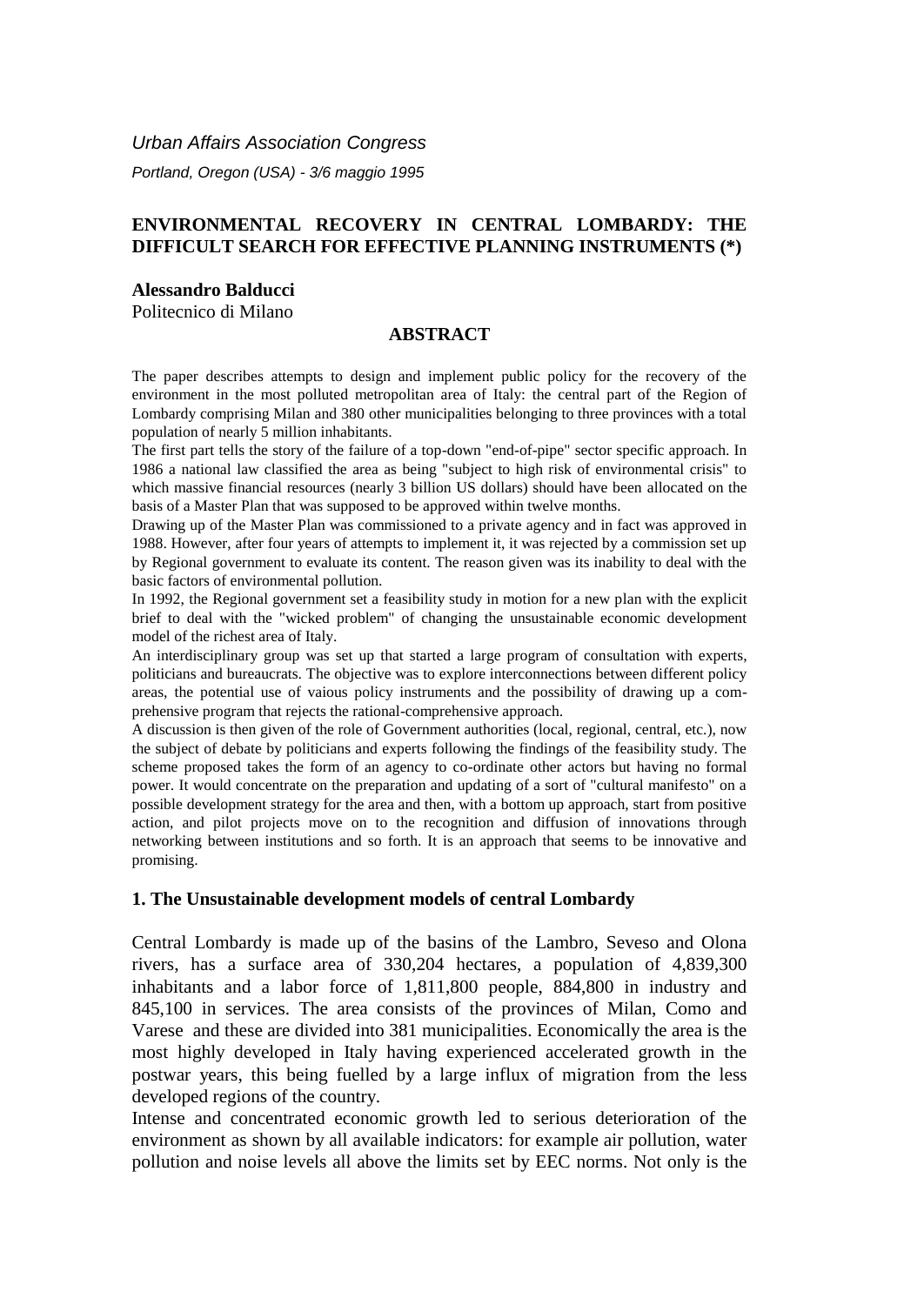situation the worst in the country but it is continuing to deteriorate as there are no specific policies being implemented to contain it. In recent years pollution has been added to with increases in the circulation of private automobiles, the quantity of refuse produced, land development, water and energy consumption and farming production. Many of these tendencies are destined to continue into the future.

Furthermore, in the recent past this area has suffered incidents causing very serious pollution: the toxic cloud (Dioxin) that escaped from the ICMESA plant at Seveso in 1976 and various episodes of water pollution (atrazina) caused by farming that resulted in emergencies with drinking water supplies being repeatedly cut off in some districts of the area during the 1980s.

The environmental problem of the Lambro, Seveso, Olona (LSO) area is therefore a complex problem determined by the accumulation and combination of a number of specific and varied problems. It is bound up with a number of factors: the pressure of uncontrolled population and economic growth, decision-making difficulties connected with an excess of governmental institutions and delays in recognising and coming to terms with enviromental problems.

# **2. The failure of an oversimplified general approach**

A Ministry of the Environment was set up for the first time in Italy in 1986. The same law which set up the Ministry (Law No. 349, 1986) classified the LSO area as one of those "subject to high risk of environmental crisis". The "risk" classification was almost ironic because the environmental crisis quite obviously already well underway. In any case, for the first time Government attempted to draw up and implement co-ordinated and wide sweeping policies to deal with areas suffering from particularly serious pollution:

- it co-ordinated individual sector policies centrally by means of specific plans for intervention;
- it provided extra finance in addition to that available through normal channels;
- it attempted to deal with the problem of the allocation and dispersion of funds to those bodies responsible for environmental policies by giving priority to high risk emergency areas.

The law was designed to function as follows:

- the Ministry, in agreement with the Regions, declares various areas to be "subject to high risk of environmental crisis", triggering the mechanisms of the law designed to solve environmental problems; the declaration is valid for five years;
- the Council of Ministers approves the declaration and sets the objectives of a Master Plan;
- the Master Plan is drawn up by the Ministry of the Environment and identifies urgent measures to be taken to eliminate risks and to safeguard the environment; it also decides on methods of finance and of monitoring the state of the environment and as well as the implementation of the intervention planned.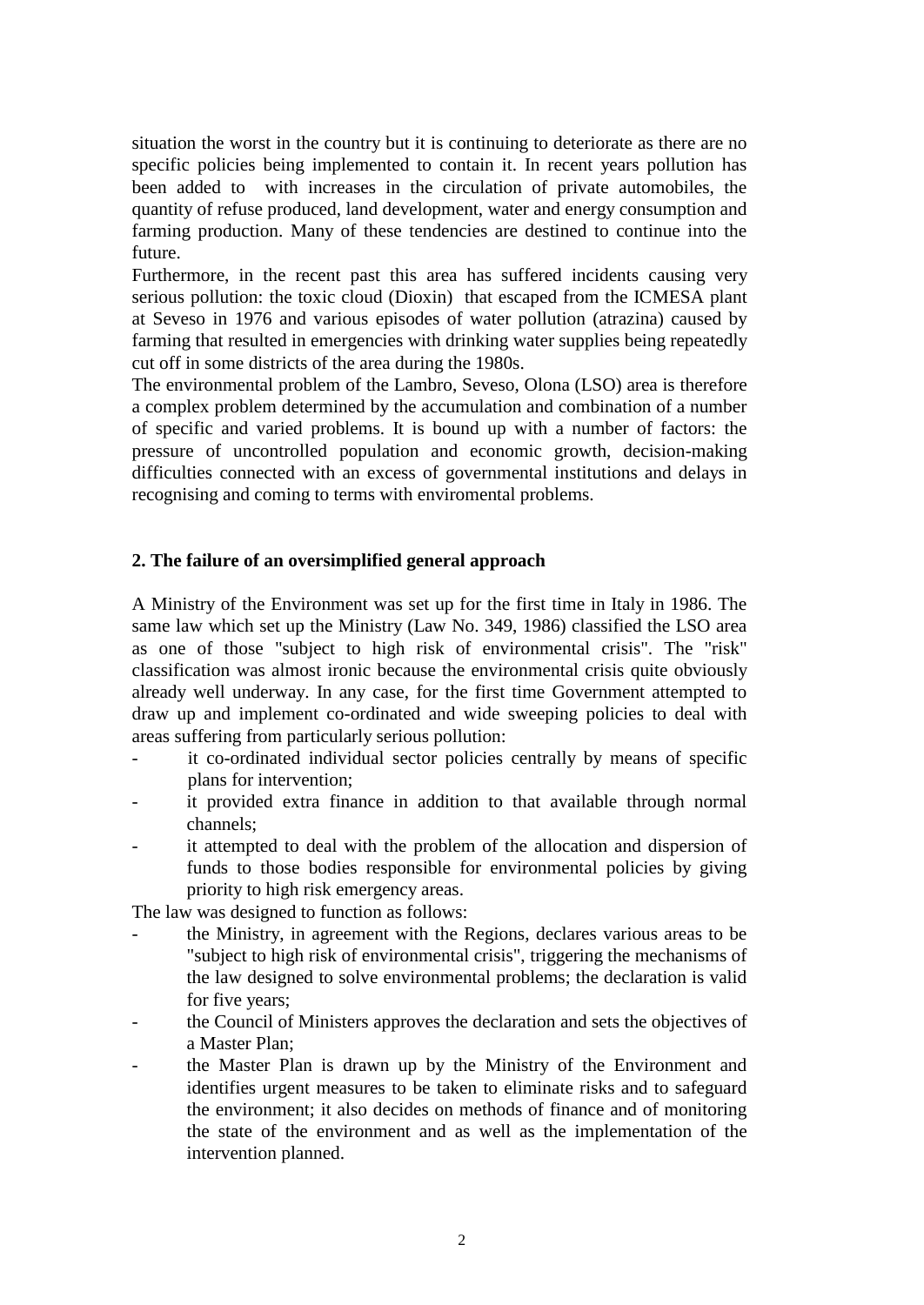The LSO area was finally declared an area "subject to high risk" by order of the Ministry of the Environment on 18.09.1987 (in accordance with art. 7 of Law No. 349, 1986).

A private engineering company, Dagh Watson, was commissioned to draw up the Master Plan which within six months was presented to, adopted and approved by the Council of Ministers with Decree No. 363, 1988: the "Five year plan for cleaning up pollution in the catchment basin of the Lambro, Seveso and Olona rivers". The **objectives** of the plan were very detailed and included the following: eliminating water pollution as defined by national and EEC standards; solving problems relating to urban, hospital, industrial and toxic and harmful refuse disposal; monitoring of atmospheric and acoustic pollution; accident prevention at high risk plants; the creation and improvement of parks, nature reserves and green areas; the setting up of a system for monitoring environmental pollution; monitoring the implementation of the Master Plan.

The **contents** of the plan consists of a detailed list of 110 projects divided by sector. For each project the Master Plan stipulated who was responsible (Region of Lombardy, Municipalities, Consortiums of Municipalities, etc.), the cost and the time scheduling within the five year period of validity of the "subject to high risk of environmental crisis" status.

Total finance required for implementation of the Master Plan was set at 4,800 billion Lire, 2,000 of which was to be provided by central government and the rest by the other authorities concerned.

The finance was divided by sector (in billions of Lire):

| water pollution                         | 3,154 |
|-----------------------------------------|-------|
| waste disposal                          | 1,100 |
| soil pollution                          | 200   |
| noise pollution                         | 3     |
| atmospheric pollution                   | 3     |
| accident prevention for high risk plant | 6     |
| nature reserves                         | 100   |
| monitoring of the environment and       |       |
| of implementation of the Master Plan    | 140   |
| personnel training                      | 65    |
| environmental education and information | 29    |
| Total                                   |       |

It should first be said that in April 1992 on expiration of the Master Plan only 16.5% of the central government finance had been made available; only twelve (at a cost of approximately 22 billion Lire) of the 110 projects had been completed, while other projects had not even been started or were just in the initial stages.

The overall picture at the time when the validity of the Master Plan expired was essentially one of failure if the list of objectives is compared with that of projects completed.

There are *two main reasons* for the failure: the first concerns the *content of the Master Plan* and the second, *problems essentially related to implementation*. As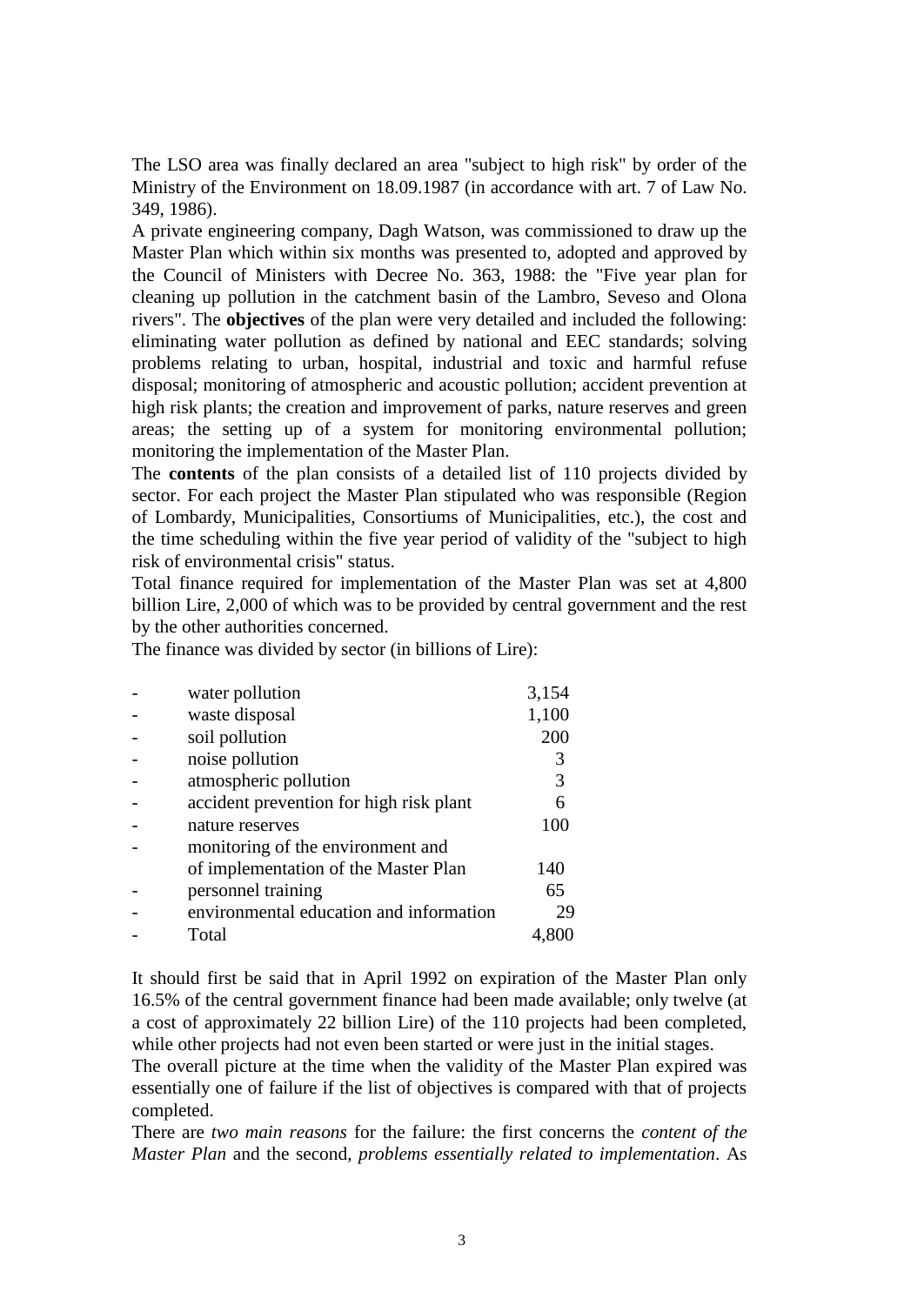far as the first aspect is concerned, an examination of the the table above clearly shows that in passing from the objectives of the plan to the actual projects there is a drastic reduction in the field of operation. Eighty eight percent of the finance is concentrated in the water pollution and waste disposal sectors, specifically those sectors where it is possible to construct "plants" employing a typical "end of pipe approach". While the objectives set are of a general nature, aimed at eliminating pollution and improving the environment in the whole of the area, the Master Plan proposes a series of sector specific interventions which attempt to deal with only some of the final symptoms of environmental pollution.

There are at least two factors which have encouraged this approach:

- the first is the fact that no agency is granted any independent spending power under the Master Plan; this is designed as an overall means of reorganising (and perhaps accelerating) the provision of finance already decided by individual sector policies mainly in the field of the construction of refuse disposal plants, sewage treatment plants and waterworks; it is a collection and reorganisation of already prepared projects: the fruit of environmental policy models belonging to a prior stage that preferred to intervene "down stream" from the problem;
- the second factor is that the Master Plan only allows finance for projects in which the authorities responsible (Regions, Municipalities, clean up consortiums, etc.) can acquire suplementary funds, particularly by making charges on the final users. Once again the intervention typically involved is that relating to refuse disposal plants, sewage treatment plants and waterworks.

As far as implementation was concerned, the model laid down in the Master Plan provided for two main controlling bodies:

- \* a **Co-ordinating Committee** presided by the prime minister and consisting of the Ministers of the Environment, of Civil Defence, Agriculture, Cultural Heritage, Industry and State controlled companies, the president of the Regional Council, the relevant chairmen of Regional Council committees, the presidents of the three Provinces and the Mayor of Milan; this constituted the body with political control over the implementation of the plan and had wide decision-making powers;
- \* the **Operational agency** for the finance, implementation and management of the works set up in agreement between the Government and the Regions; an agency to which *all the powers for the implementation of the projects of State and Regional concern* were to be delegated and which through the Committee would have had *control and jurisdiction over the projects managed by the other authorities involved*.

As far as governmental management (from central, to regional, provincial and finally municipal) is concerned it is quite obviously an attempt to deal with the enormous fragmentation of government and complex overlapping of powers by co-ordinating centrally through the authority of the political Committee and the Operational agency which should have had wide powers for the management, finance and implementation of the projects.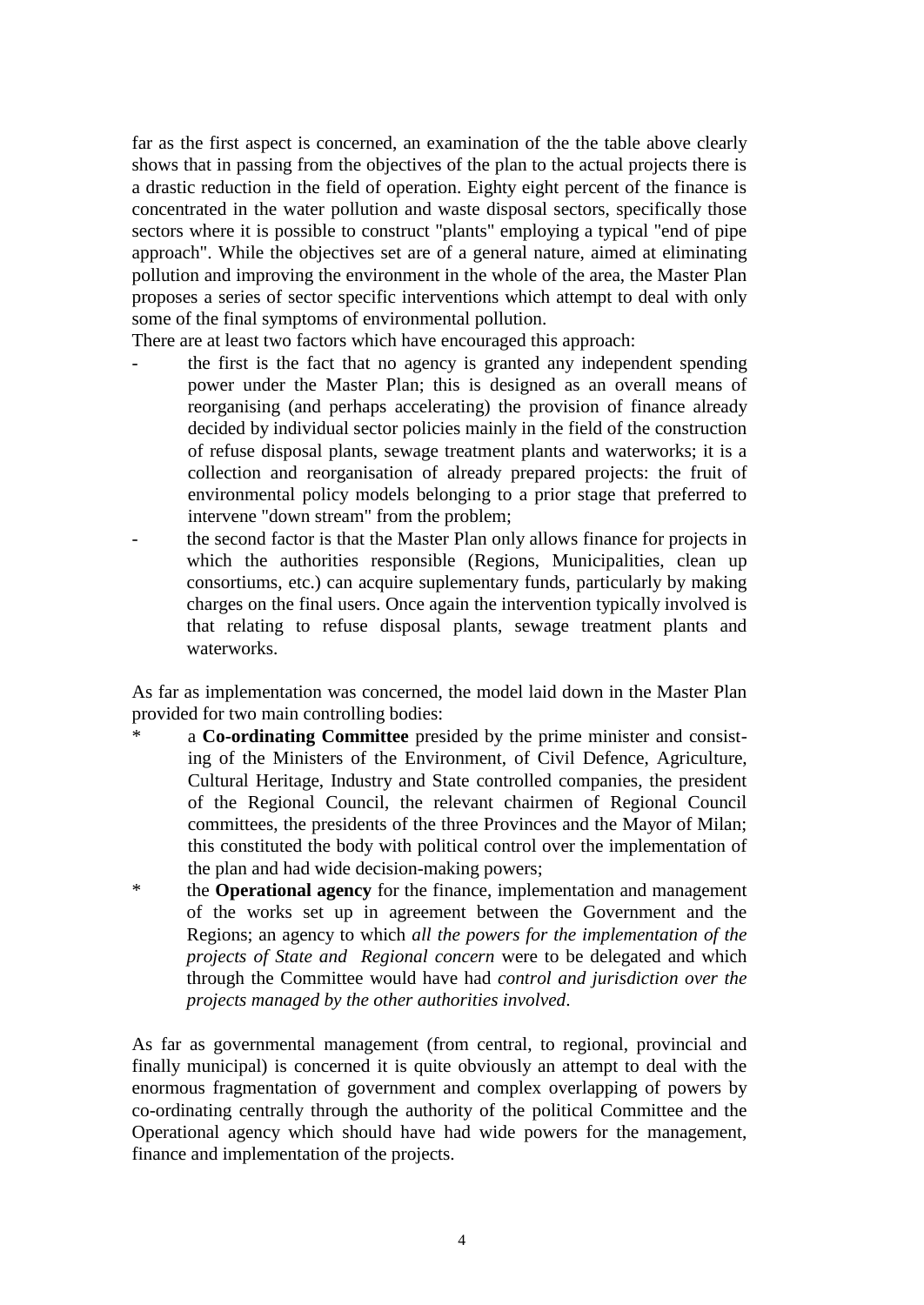The Co-ordinating Committee, however, was never set up due to the difficulties involved in the central co-ordination of the various authorities represented on it. The operational agency (IRVA) was set up in December 1989 in the form of a joint stock company with the Region possessing 51% and ENI (the state oil company), IRI (a large state owned holding company) Assolombarda (Lombard branch of the Italian Confederation of Industry) and the principal regional banks as the other shareholders. Although it was granted wide powers and considerable resources it rapidly became an empty box. Projects of State and Regional concern never took off and none of the municipalities, refuse disposal plants, sewage treatment plants and waterworks consortiums and other authorities responsible for works ever conferred any powers on the IRVA for the finance, implementation and management of its own projects.

When the Scientific and Technical Commission set up by the Region of Lombardy to examine the implementation of the Master Plan came up with its findings criticising the basic weakness of the objectives and the intervention proposed for the Lambro, Seveso, Olona area, the whole episode of the Master Plan seemed to have come to a end at all levels. The report of the Technical Commission was adopted by the Regional Council itself in March of 1990. It pointed out the intrinsic contradictions of the Master Plan in that the intervention it proposed would not in any case be sufficient to reduce pollution levels even if it were possible to solve the problems involved in actually carrying the intervention out. The report finally invited those concerned to rethink the whole plan with the aim of defining a strategy that would tackle the causes and not just the effects of pollution.

## **3. Redefinition of the planning strategy**

This third part of the paper discusses recent developments and the debate surrounding various proposals that began in December 1991 when the Regional Government asked the IReR, the Regional Research Institute, to carry out a research and experimentation study aimed at defining an "integrated programme" of action and civil works for fighting pollution improving the quality of life in the area.

The group of experts (of which I was one) began work in the Autumn of 1992 finishing in the Spring of 1994 with a report. As a first step, this proposed a process for the drawing up of a new Master Plan for solving the problem of pollution in the LSO area.

The basic proposal deals directly with the problem of changing the model of economic development and the settlement system of the area as a means of tackling the causes of pollution at an adequate level. This would involve the construction of a very comprehensive and distinctly interdisciplinary "Planning process" that would attempt to deal as a whole with the environmental, industrial, social and settlement factors that lie at the roots of and continue to sustain the "unsustainable" growth model of the Region.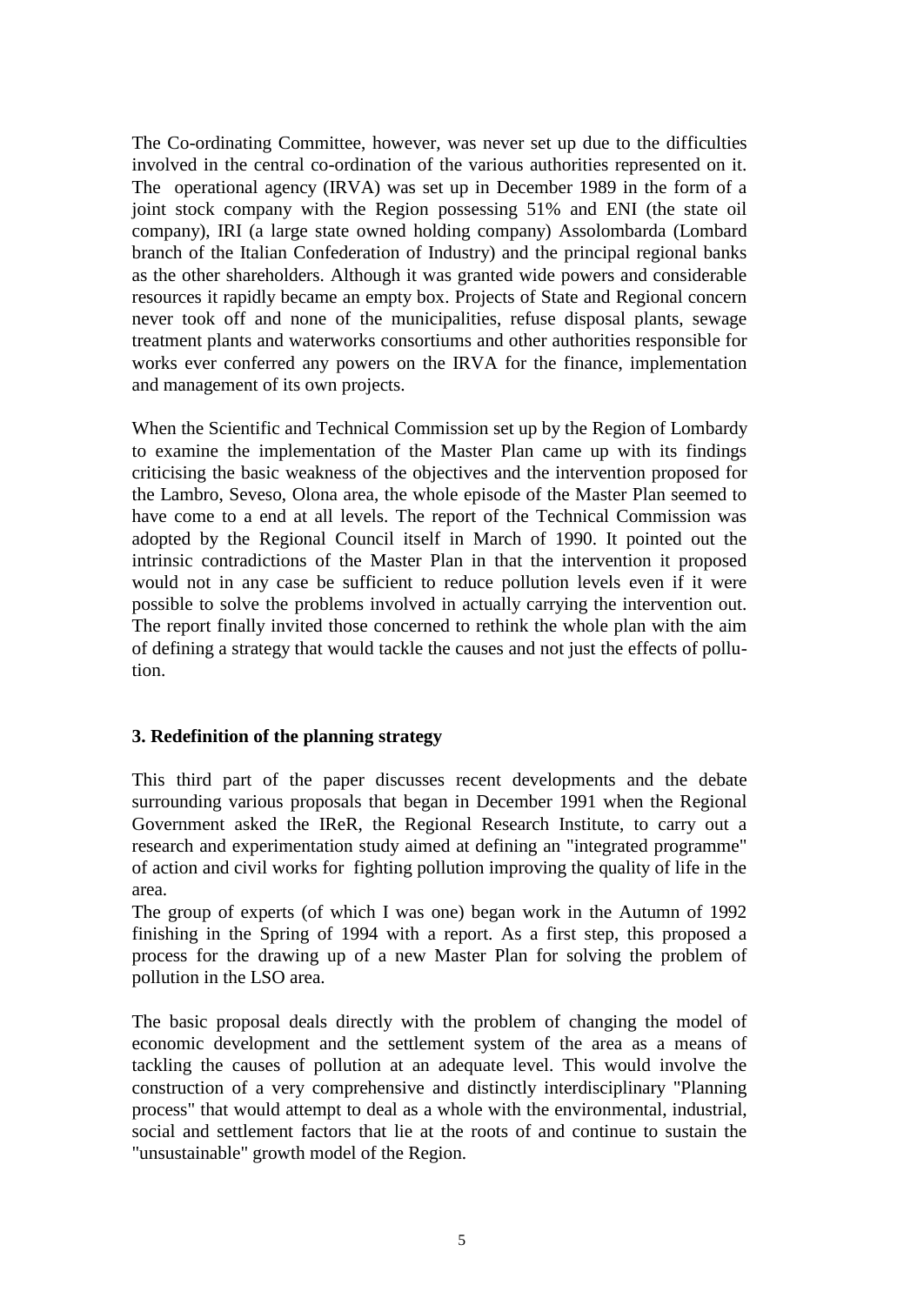The "Disposal Plant" model acting "downstream" from the causes based heavily on specific sectors proposed by the antipollution plan is left behind in favour of a model which focuses on the interconnection between environmental policies and other policies, policies concerning the use of land in particular. It is above all necessary to control the progressive development of land resulting from the actions of a whole range of public and private actors that is transforming central Lombardy into one huge sprawling city.

There are two reasons for moving in this direction. One is because the mandate from the Region expressly requests the formulation of policies that attack the causes of environmental problems and the other is the conviction that it is impossible to tackle the problem in terms of individual sectors.

The greatest and most immediate problem that arises from a broad and interdisciplinary approach is that of the difficult relationship between comprehensiveness and political feasibility.

It seems clear that there is in fact a tendency to fall back into the vicious circle that has undermined the effectiveness of all forms of planning, a tendency that is given ample consideration in planning theory. The growth of the planner's knowledge together with the growth in the complexity of land use and social systems leads to a recognition of the increasingly integrated nature of planning problems. This is reflected in the tendency of institutions to put forward planning policies that are more and more comprehensive and multi-sector. However, it is the more complex nature of the interrelationships between sectors that makes it impossible to deal with the problems using the instruments of traditional planning because these tend to multiply the weaknesses of planning by sector or within limited areas (Webber 1983). On the other hand this syndrome, which was recognised as early as the 1960s in urban planning, is now having a direct affect on the relationship between environmental policies and other policies. In Italy, in particular, the last 15 years have seen attention move from the strong sector specific approach that characterised the legislation of the 1970s to the expansion of environmental policies into new fields in the 1980s and finally to the discovery of the overall and intersector nature of enviromental policies at the beginning of the 1990s. This latter approach tends to define its scope and role as a sort of super policy which individual sector policies must fall into line with. It is therefore not surprising that from the viewpoint of planning strategies these developments in approach have seen the same problems arise as were encountered in the past with urban and regional planning. Neither is it surprising that land use and envirommental planning are now found sharing common ground on which land use and environmental questions are increasingly interconnected. The network of dominating actors in the two policy sectors, however, are not interconnected and often not even communicating. The discovery of clear and distinct interconnections between the respective fields of action has paradoxically corresponded to a systematic strengthening of the sector specific approach on the level of the mechanisms governing the implementation of policy.

This seems to be one of the major reasons lying behind the failure of the Lambro, Seveso, Olona plan as it was originally defined.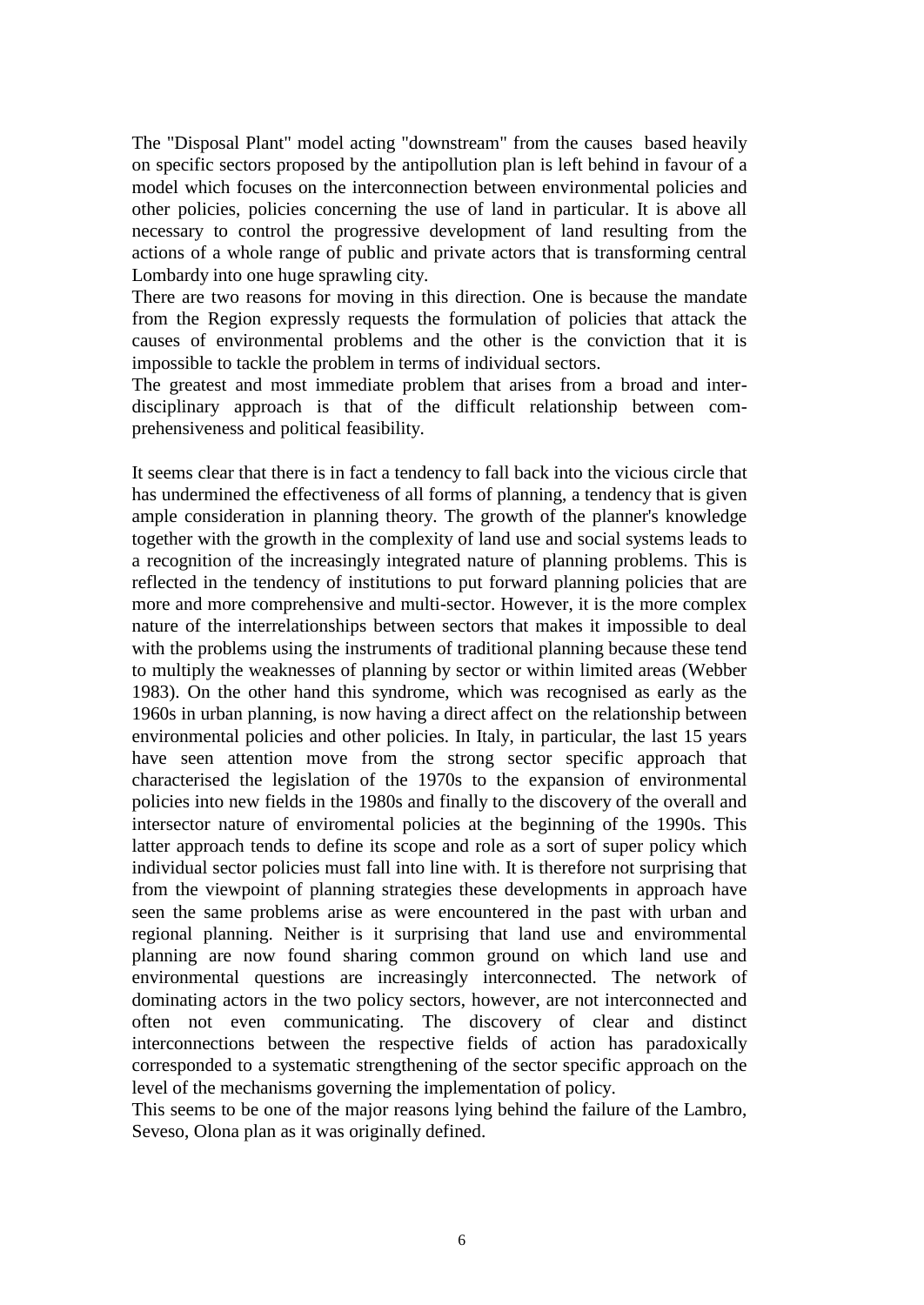# **4. Breaking the vicious circle of planning: the difficult search for effective tools of government**

A solution to the various dilemmas of the planning process was sought by the Technical Group set up by the Institute for Regional Research **(\*\*)**. It moves in three main directions:

- **a.** emphasising the the comprehensive nature of the planning policies while at the same time renouncing central and co-ordinated control of them;
- **b.** the setting up of institutional structures in which the various political, economic and social protagonists of the individual sector policies can come together so as to facilitate communication between actors belonging to different sector networks but sharing the same geographical territory;
- **c.** towards a strategy that is not based on central organization of intervention but on the one hand on networking of existing policies, plans, agencies, and on the other hand on pilot projects and active policies aimed at encouraging innovations, even if limited, which begin at a local grass roots level and which can then be developed on a broader scale.

## *a. Comprehensive planning*

The problem was initially tackled by producing, on conclusion of the prefeasibility study, a policy statement document for starting a process for the "Reclamation, reconversion and environmental improvement of the Lambro, Seveso and Olona river basins" (this was the title of the document IReR 1994). It suggests that the current model of development is not sustainable and recommends that the Region consider general objectives and the paths to be followed for one way of transforming the environment of the area.

It is the starting point of a process the object of which is to *de-link the comprehensive nature of the Master Plan from the attempt to assert overall control.*

The document proposes a new way of looking at the development of the area in terms of an overall project which on the one hand directs attention towards the problem of pollution in the area making people aware of how serious it is and *on the other hand seems to be an essential stage in the process of building up consensus among all the actors involved* around possible lines of action: the creation of green areas in urban districts, recycling of refuse, the conversion of production plant, the introduction of clean technologies, etc.

*In this context the purpose of the document is prevalently communicative* (Fischer and Forester 1993)*; it must be able to aid the creation of a common concern and language among the interested parties*, without in anyway trying to represent either an exhaustive analysis of the situation or a detailed program of the action required to trigger an environmental clean-up of the area as was done with the previous 1988 Master Plan.

In this context the policy statement recognises a series of articulated environmental systems (Fig. 1) as against the simplified view of a single city, of a single metropolitan area with one single centre (Milan) and of a vast borderless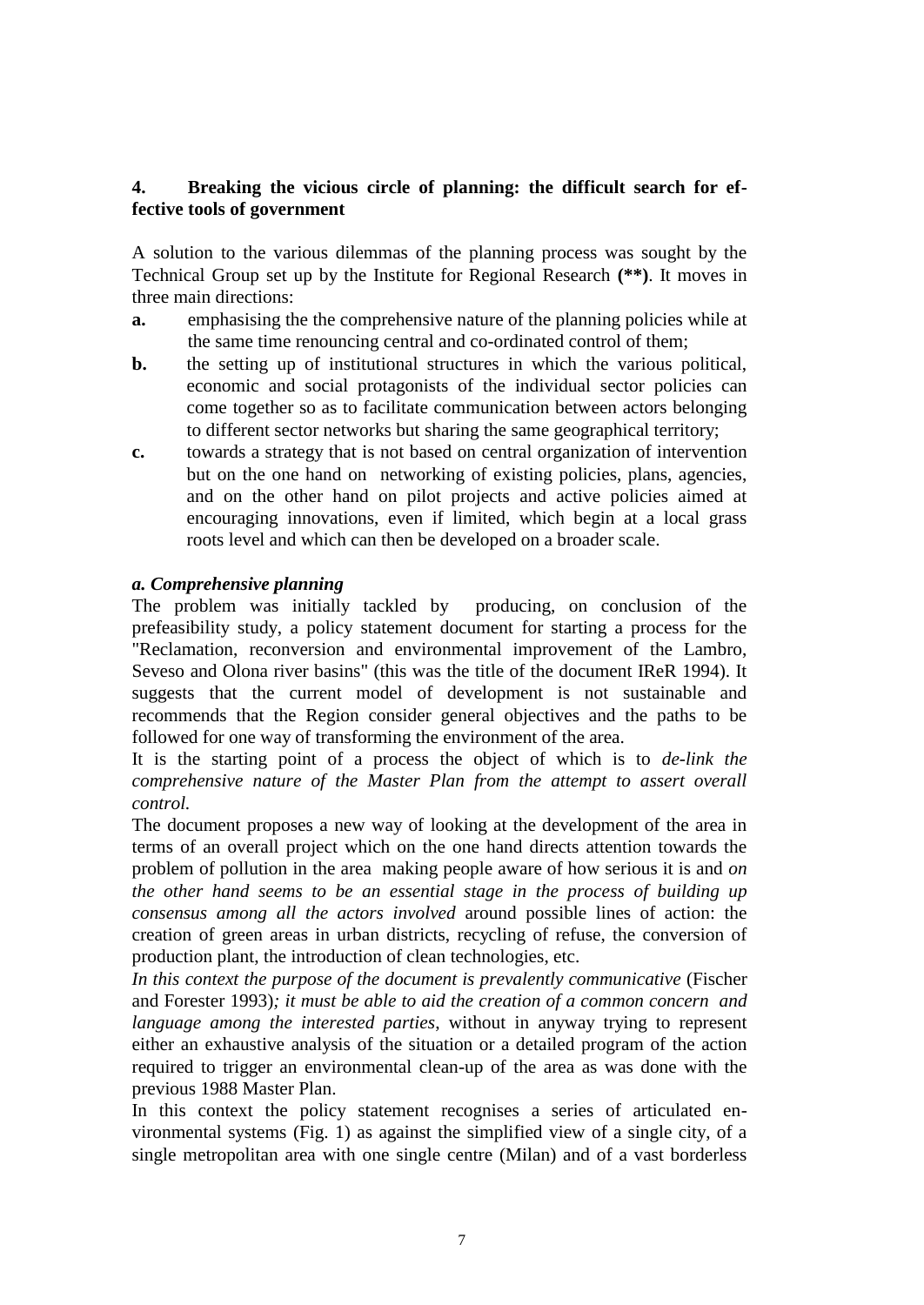hinterland. The recognition of environmental systems equipped with their own settlement structures, their own centres, specific social and economic characteristics, and their own particular land and environmental resources is an important step in the direction of recognising local identities covering a vast area. These may constitute the necessary premise for bringing together the interests of public and private actors, independently of administrative organisations and cutting across existing power structures moving towards a process of conversion of the development model.

It is therefore a sort of "*cultural manifesto*", a strategic scenario that does not depend on the definition of obligations and impositions for its effectiveness but more on its capacity to convince actors of the possibilities available for recovering the environment. It is a proposal that seems consistent with some emerging positions in the field of planning theory which have the objective of saving comprehensiveness in planning from the disasters of traditional comprehensive planning (Innes **199**3, Benveniste 1994).

### *b. Institution building*

While the policy statement produced in April 1994 constitutes the strategic scenario and starting point, the proposal drawn up by the Technical Group is to create a Master Plan for cleaning up the environment, as provided for by the law for high risk areas, which goes beyond the traditional logic of the analysis, planning and implementation sequence.

The construction of the strategic scenario was the first step in the drawing up of the Master Plan. Drawing up of the Master Plan then consists of a series of activities to be carried on in parallel: detailed study of individual lines of planning; experimentation of policies with a broad range of action; institutional planning.

These decisions were based on the assumption that the great complexity of the area could not be dealt with using centralised mechanisms and tools of government nor did it lend itself to the construction of a detailed and exhaustive overall picture which could be provided in sufficient time.

This means on the one hand that study and planning resources must be used selectively and be targeted and on the other hand that the *difficulties of analysis must be got around by using a rich mix of analysis and interaction (Lindbolm 1975)* relying on immediately mobilising the actors concerned and exploiting action systems that are already working in the directions indicated by the strategic scenario.

The idea is strictly tied to the vision of planning as a process and the adoption of incentives rather than compulsory policies. It is basically that of a "lightweight" institutional set-up based on a Planning Agency of technical nature having no formal powers, flanked by a Consultative Committee hat would bring political actors together for exchange and discussion of environmental policies and act as a sounding board with regard to the general public and other institutions.

The **Planning Agency** consisting of a small group of experts covering the various sectors involved would carry out the following: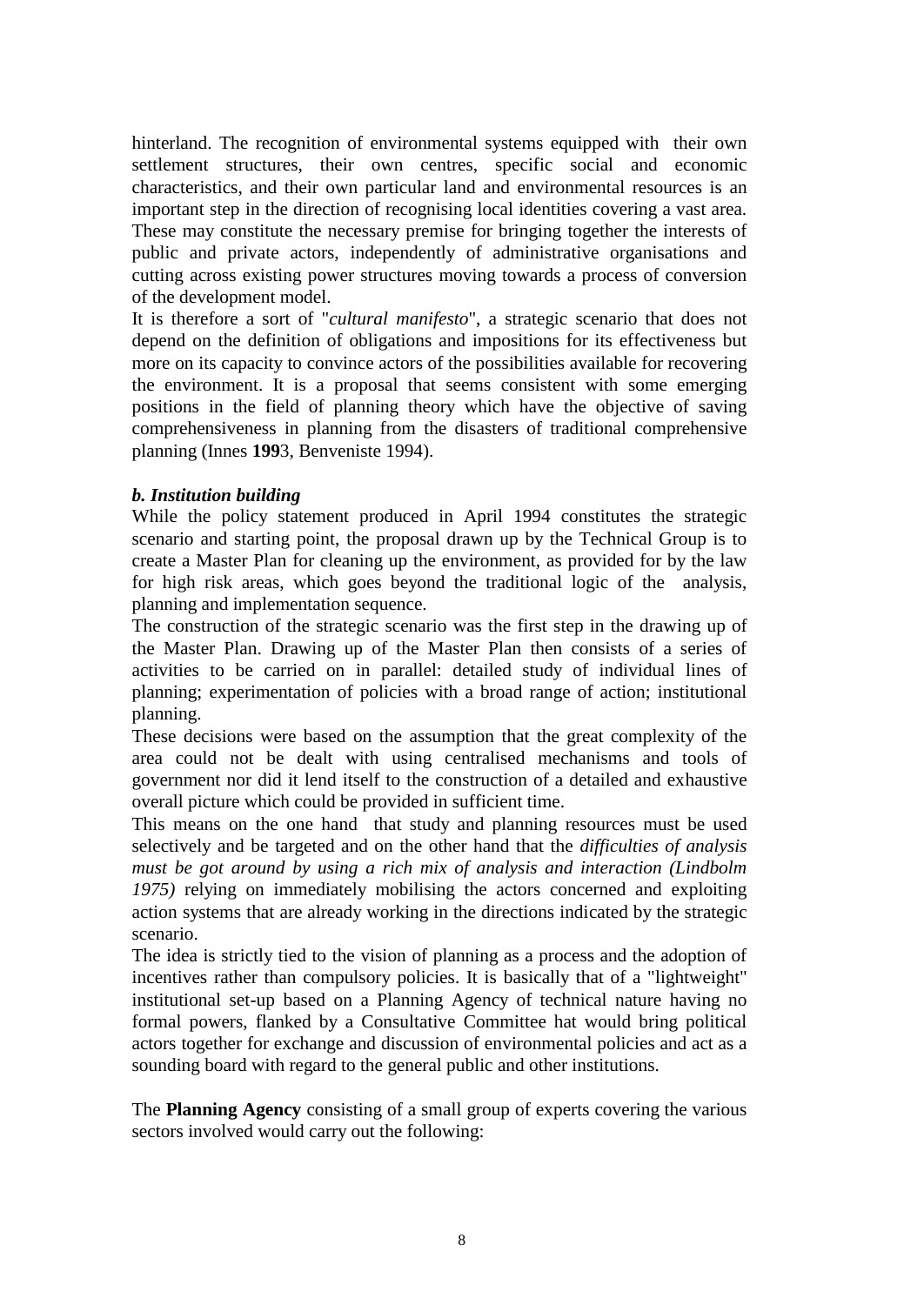- co-ordination of research projects aimed at drawing up and managing planning policies in the various sectors (e.g. antipollution, urban planning, socio-economic and energy sectors);
- co-ordination of planning and monitoring for pilot projects;
- assessment of tenders for the access to the financial and technical support for public and private initiatives;
- functioning as a "focal point" for existing data banks on the environment with the aim of making information as accessible as possible for all concerned in the planning process;
- consultation of public and private bodies in general and promotion of the objectives and contents of the planning policies;
- monitoring and auditing of the implementation of policies aimed at stimulating the actors involved into implementing the policies.

The Agency should draw its authority from its sound technical capabilities and from its ability to mobilise and coordinate actors with formal power rather than from its ability to impose choiches from the top-down.

On the other hand, the **Consultative Committee** should constitute the permanent *forum* for orientations, discussion and the presentation of planning proposals made by the Agency. All public and private bodies (public authorities, associations, cultural organizations, groups of local authorities, business, trade and labor union organizations, etc.) concerned in the implementation of the Master Plan should be represented on it.

## *c. experimental, incremental and bottom up approaches*

The strategy for the construction and implementation of the Master Plan is based, as already mentioned, on carrying out a series of experimental activities.

These involve the experimentation of new relationships between institutions with the aim of promoting regulatory policies that have already been identified (as is the case with the enforcement of some EEC regulations). They include above all the setting up of pilot projects at local level, which commit the Planning Agency to recognising, supporting and spreading innovative experiences in the various fields of environmental conversion.

The reasons for this type of action lie on the one hand with the need to trigger positive processes immediately without waiting for a Master Plan to be drawn up and on the other because the nature of the problem itself (uncertain consensus on objectives and *often unknown technologies* according to the scheme proposed by K. Christensen 1985) dictates the choice of experimental strategies capable of favouring and spreading innovation.

## **5. A few questions to conclude**

Is it possible, in such an informal manner and so far from the normal approaches that rely on central co-ordination and the setting up of strong hierarchical links between the institutions involved, to deal with such a *wicked problem* (Rittel and Webber 1973) as that of changing the development model of a vast metropolitan region? Aren't these instruments too weak and out of proportion to the size of the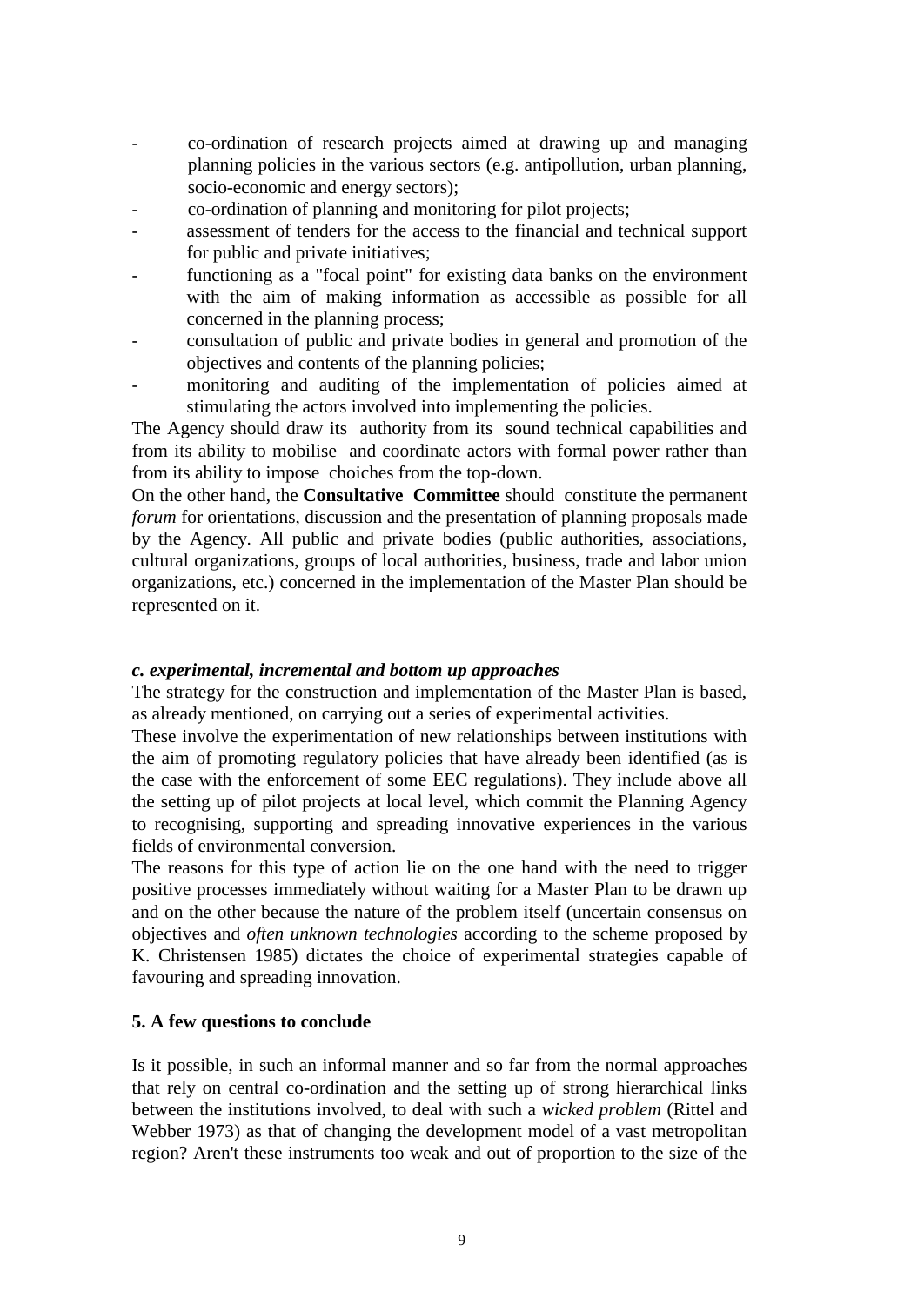problem to be tackled? Is there any sense in relying on *enabling policies* and on *consensus building* strategies in a situation like that of Italy characterised by an out-of-date bureaucracy and a highly turbulent and conflict-filled political situation? What we certainly do know is that other traditional type strategies employed by the 1988 Master Plan have failed for a number of reasons. The *joint action* required from the many institutional bodies on which the implementation of the Master Plan depended was too complex. Given the multidimensional nature and widespread and very varied causes of pollution in the area, the strategies employed were intrinsically incapable of dealing with it. Most importantly, however, the Master Plan was not designed to deal with the general relationship between the socio-economic and land use system of the area and the resultant pollution. It is therefore one of the most classic failures of a complex policy along the lines already described by Pressman and Wildavsky as early as 1973 in their book *Implementation*. The solution, however, can no longer be "more of the same", more hierarchy, co-ordination and resources because the complexity of the problem will not allow it. The experience described is that of an attempt to move in the opposite direction of reframing the problem and the possible solutions.

Furthermore, examples of environmental policies that have moved in the same direction do exist. One of the most well known in Europe is that of the IBA Emsher Park in the Ruhr where a public sector cultural institution (IBA) managed to trigger substantial environmental conversion processes in one of the most badly polluted areas of central Europe. It did this through the totally voluntary involvement of public and private bodies in the project (Siebel 1993).

Experiences of growth management in the United States or more generally of consensus building strategies to deal with environmental or regional planning problems present the same characteristics (Innes, Landis and Bradshaw, 1993).

They deal with the problem of causing interaction between institutional and noninstitutional actors belonging to different networks with the objective of favouring co-ordination and mobilisation as an effect of interaction and not as an imposition. For the last year, action in Italy has been paralysed by radical conflicts between new and old political parties who have removed the main protagonists of this affair both at a national and a regional level and prevented any decisions whatsoever being taken. The next few months will show whether the proposals described here will take effect.

(\*) This article is an elaboration of a paper presented to theUrban Affairs Association -25th Annual Meeting - in Portland, 3-6 May 1995.

The approach to planning problems that underlies this experience has been already presented and discussed in the issue n. 6 of *Regenerating Cities* in two articles written by Paolo Fareri and by myself.

**(\*\*)** The Technical Group responsible for the work reported here (IReR 1994) was formed as follows: A. Magnaghi and C. Cagli (coordinators), A.Balducci, M.Borasio, B.Della Vedova, C.Francia, A.Lanzani, S.Malcevski, M.Prusicki, F.Saldini, G.Scudo.